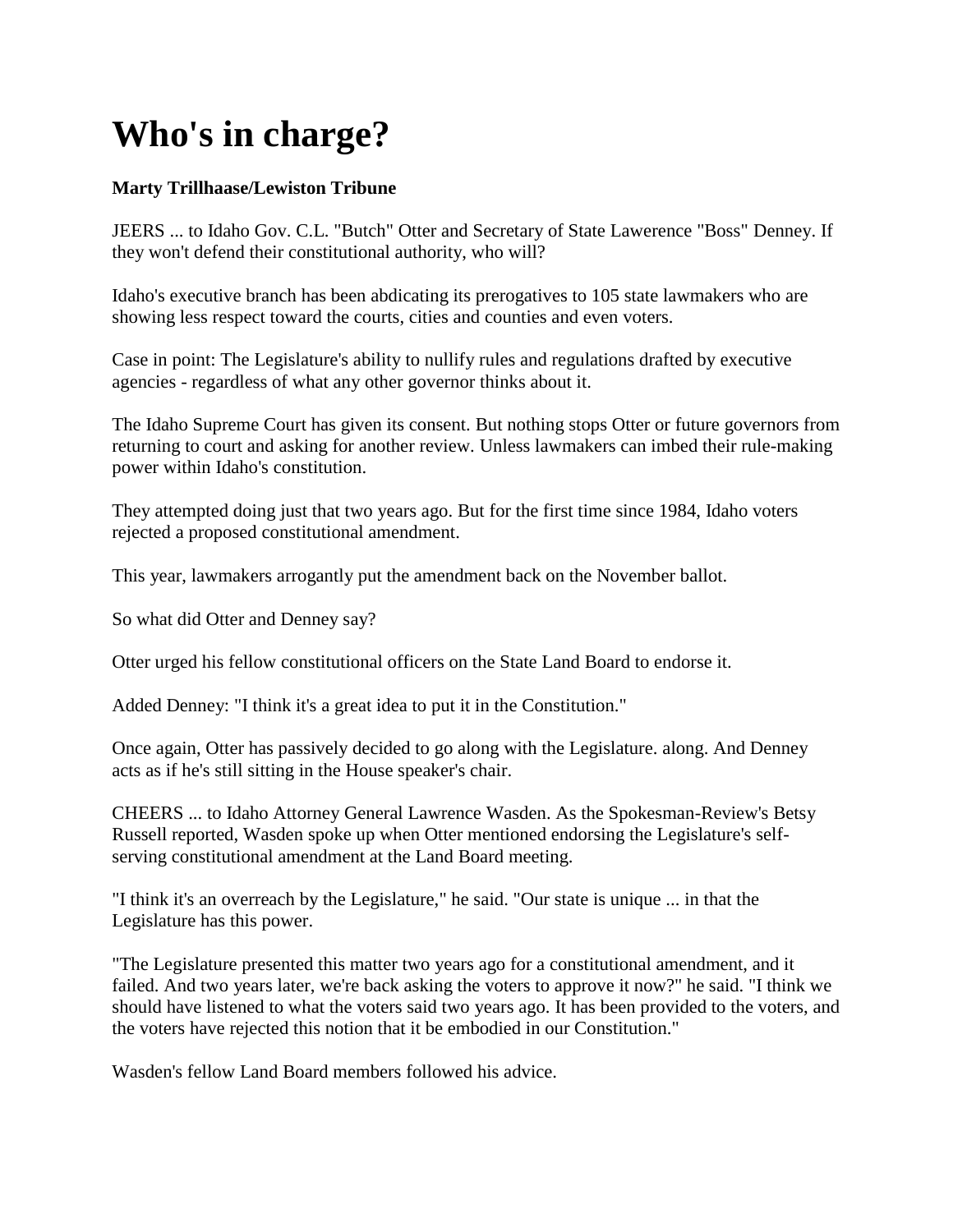Too bad that doesn't happen more often.

JEERS ... to U.S. Sen. Jim Risch, R-Idaho. It's one thing for the GOP Senate majority to play politics by denying a confirmation hearing and vote to President Barack Obama's Supreme Court nominee, Merrick Garland.

But why does Risch have to pour gasoline on the fire?

Speaking to reporters for McClatchy, Risch said he would refuse to even meet with Garland until the Judiciary Committee votes - which won't happen if the GOP follows its present course.

"The U.S. Supreme Court is very, very political, just like Congress is, just like the president of the United States," Risch said. "People wring their hand and say, 'Oh, that's terrible, you shouldn't bring politics into it.' How do you not bring politics into it?"

That gave White House Press Secretary Josh Earnest the opening he required.

"Just yesterday, we saw Idaho Sen. Jim Risch come out and say that the Supreme Court is very, very political, just like Congress," Earnest said. "Well, the truth is our founding fathers intended a justice system that insulated the Supreme Court and the federal judiciary from day-to-day politics. That's part of why they envisioned lifetime appointments for judges, so that they wouldn't have to run for re-election and they wouldn't face political pressure so intensely, that would allow them to focus on their job of interpreting the law."

All of which would be just another round of political sniping but for this: Risch and fellow Idaho Republican Sen. Mike Crapo are trying to fill Idaho's vacancy on the U.S District Court bench.

Whatever you think of the secretive way they went about nominating 6th District Court Judge David Nye to succeed retired U.S. District Judge Edward Lodge, the fact remains Idaho's federal court is woefully understaffed.

Why go out of your way to pick a public fight with the White House over the Supreme Court when you need Obama's help on the Idaho nomination? Whose interests does that serve?

CHEERS ... to Washington Gov. Jay Inslee. One of the smartest ideas to come out of Washington was giving the state auditor the means to root out waste throughout state government. But it's never been popular with lawmakers, who have periodically tried to raid the auditor's budget.

Then came along Troy Kelley. After he was elected auditor in 2012, federal prosecutors indicted Kelley on money laundering, tax evasion and other financial irregularities involving a real estate business he once operated.

What followed was open season on the auditor's budget. Last year, lawmakers cut \$12.6 million from the funds the auditor's office spends on performance audits.